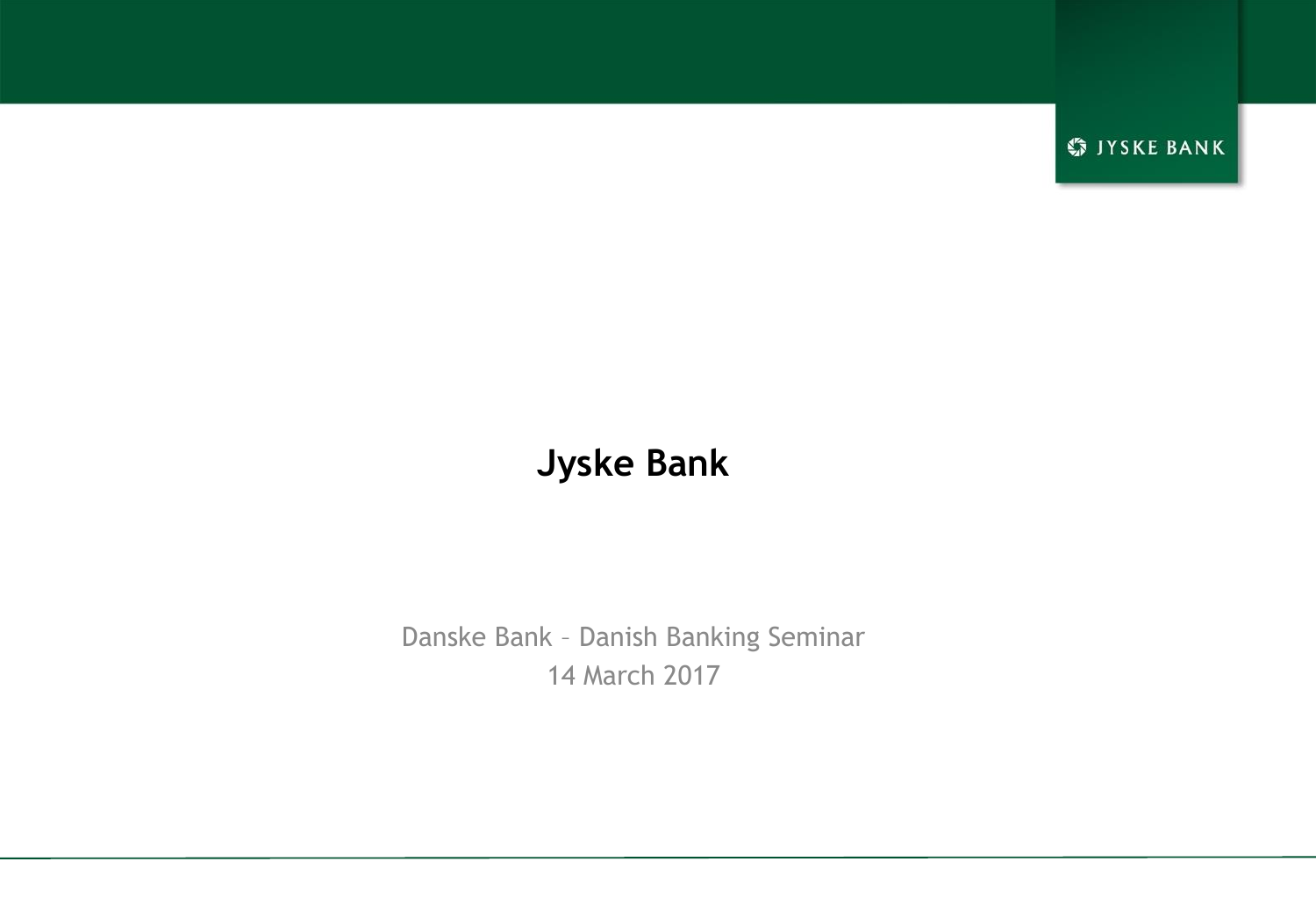### **S**IYSKE BANK

- A strong finish in Q4 contributes to delivering a net profit of DKK 3,116m, equal to ROE 10.3% in 2016
- Continued growth in new home loans
	- Total volume of DKK 80bn end of 2016 versus DKK 57.5bn end of 2015
	- Expected growth of DKK 10-15bn in 2017
- Improved credit quality
	- Net reversals credit quality improved in all segments, in Q4 also reversals on agriculture
	- Benign environment
- Capital adjustment process at half-way mark
	- Capital ratio of 18.3% and CET1 ratio of 16.5%, thus 1.8 percentage point of supplementary capital instruments vs. target of 3.5 percentage point
	- Majority of capital adjustment process to be completed in 2017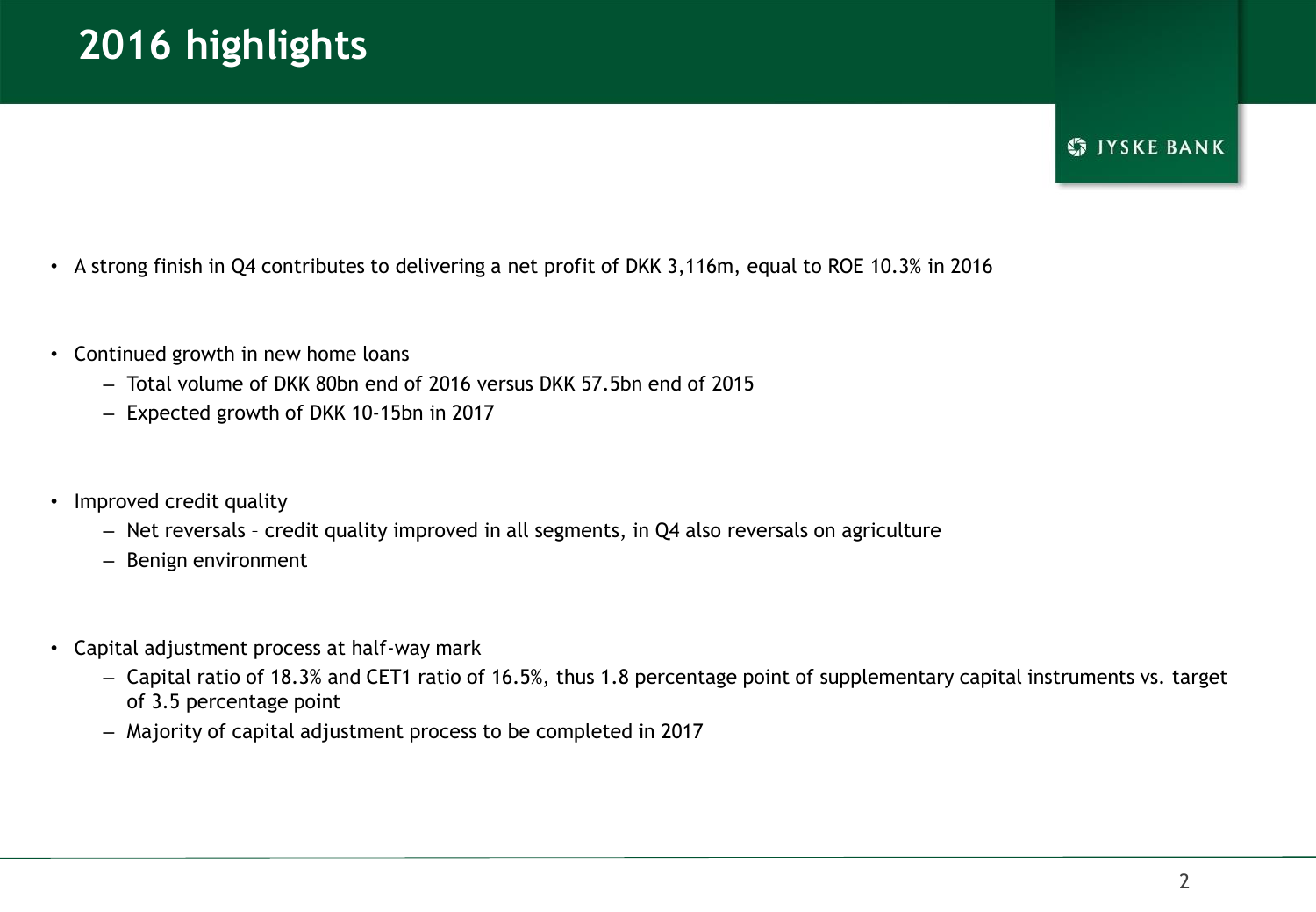• Delivering an attractive long-term return on equity of 8-12%

• Volume growth of DKK 100bn in housing-related loans and DKK 20bn in property loans for corporate clients

- Harvesting annual synergies of DKK 600m related to the Jyske Bank/BRFkredit merger
	- Full year effect from mid-2016, 18 months ahead of plan
- Maintaining a strong capital position
	- Long-term targets for capital ratio 17.5% and CET1 ratio 14%
	- Capital levels above long term targets in order to manage future regulatory requirements
	- S&P rating A- (stable outlook)

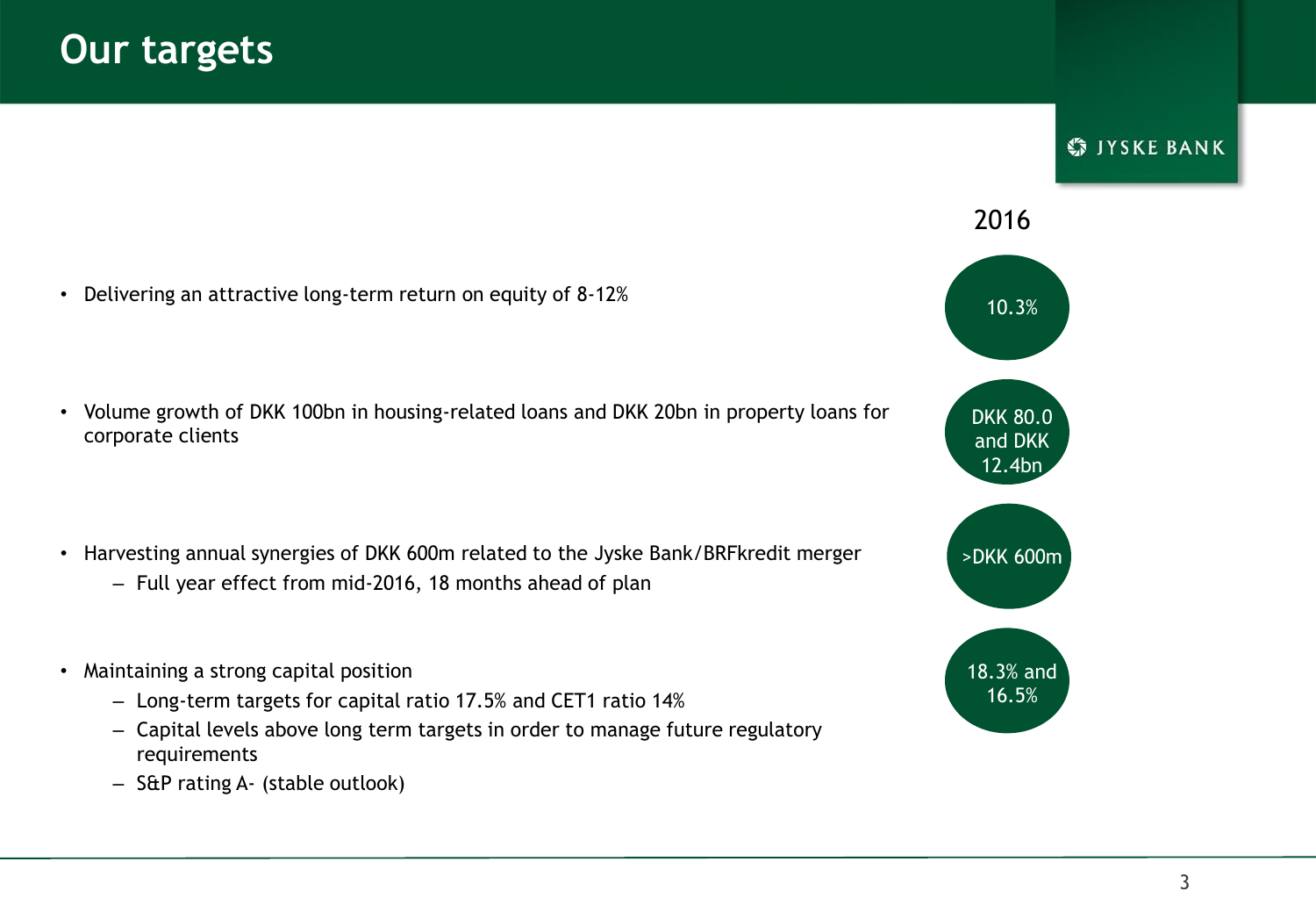### **S**IYSKE BANK

- Growth in mortgages and home loans continues at high pace
- Stabilization of bank loans and bank deposits on the rise
- Positive development in AUM due to inflow of new funds and positive returns
- Core income under pressure, strong finish due to favourable development in financial markets affecting net fee income and value adjustments
- Core expenses as expected

**Business volumes**

• Net reversals of impairments – in Q4 also on agriculture



Assets under Management **Bank loans Bank deposits Mortgage loans** 

#### **Financials**



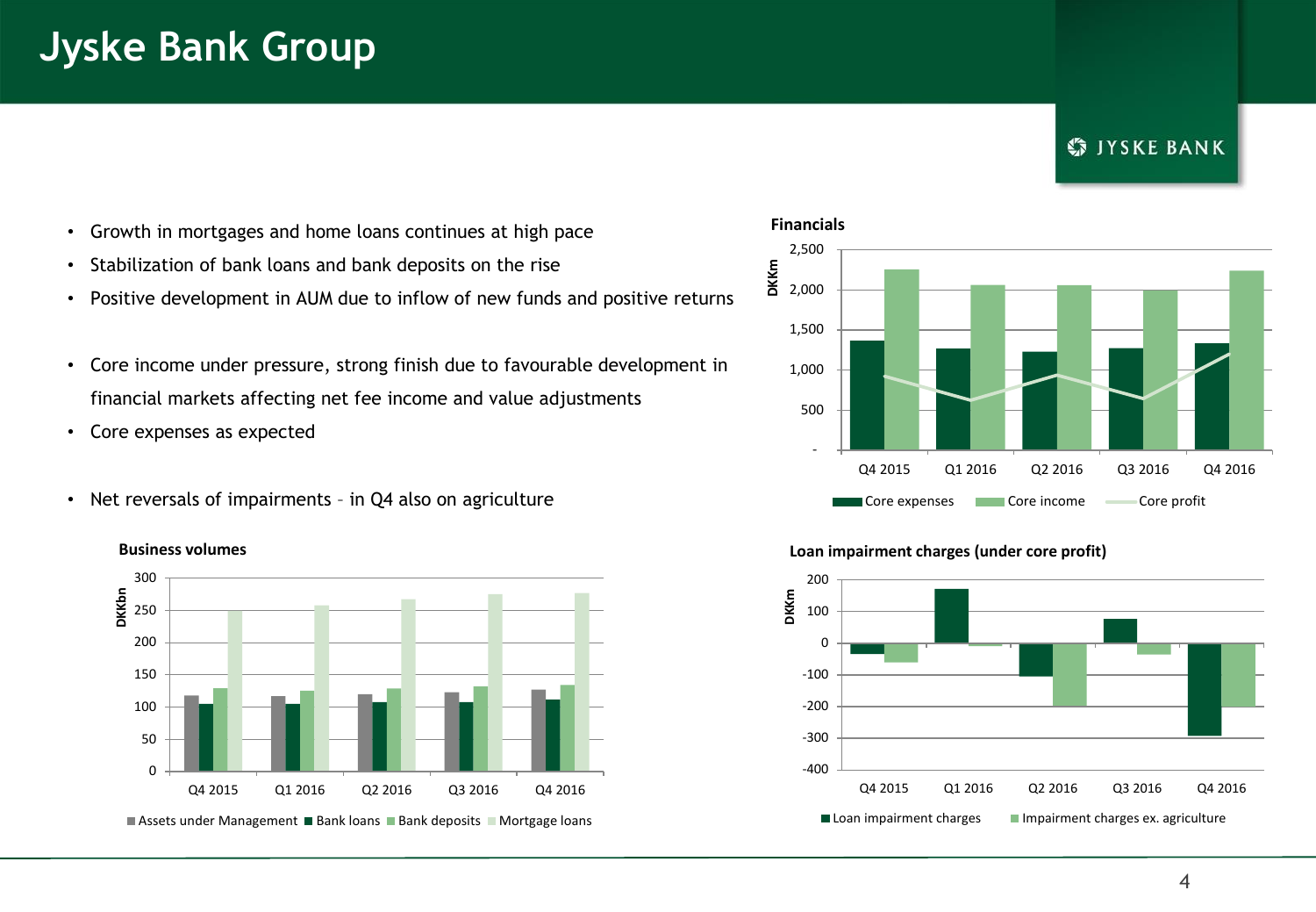# **Strong finish lifts ROE into mid-target range**



- Delivering a net profit of DKK 1,202m in Q4 and DKK 3,116m in 2016
- ROE of 16.0% p.a. in Q4 and 10.3% in 2016
- ROE for 2016 of 10.3% compared to 9.0% in 2015, net increase of 1.3 percentage points attributed to:
	- Cost savings and lower impairment charges outweighing the pressure on core income.





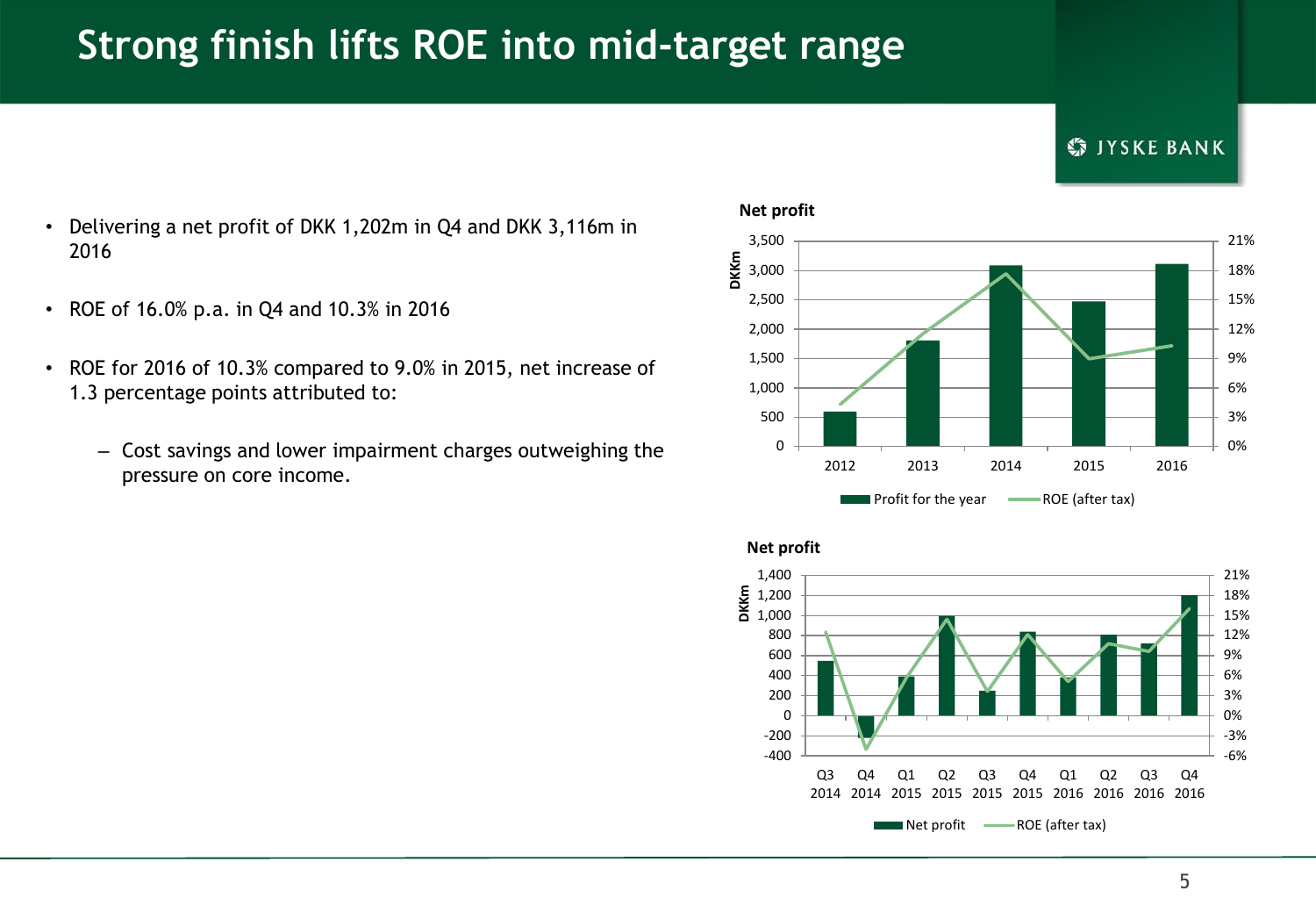### **Banking activities**

### **S** JYSKE BANK

- Stabilization of bank loans and bank deposits on the rise
- Positive development in AUM due to inflow of new funds and positive returns
- Core income under pressure, strong finish due to Q4 seasonality in net fee income
- Core expenses stable and as expected
- Net reversals of impairments in Q4 also on agriculture







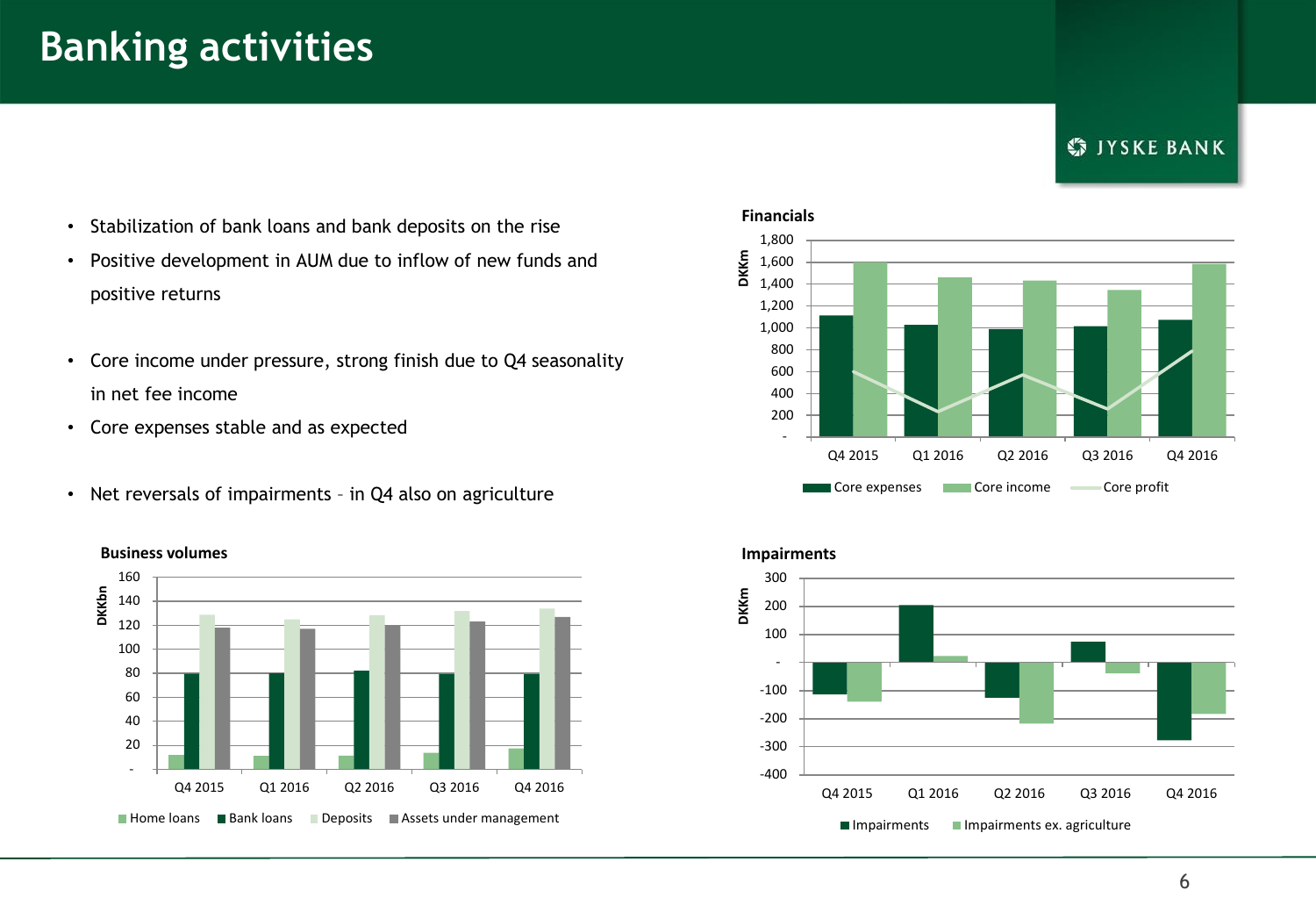## **Mortgage activities**

### **S** JYSKE BANK

- Growth in all lending segments most significant in Private segment but also significant growth in Commercial segment
- Core income steadily growing as volume grows
- Core expenses as expected
- Overall, low level of impairment charges net reversals on commercial clients









#### 7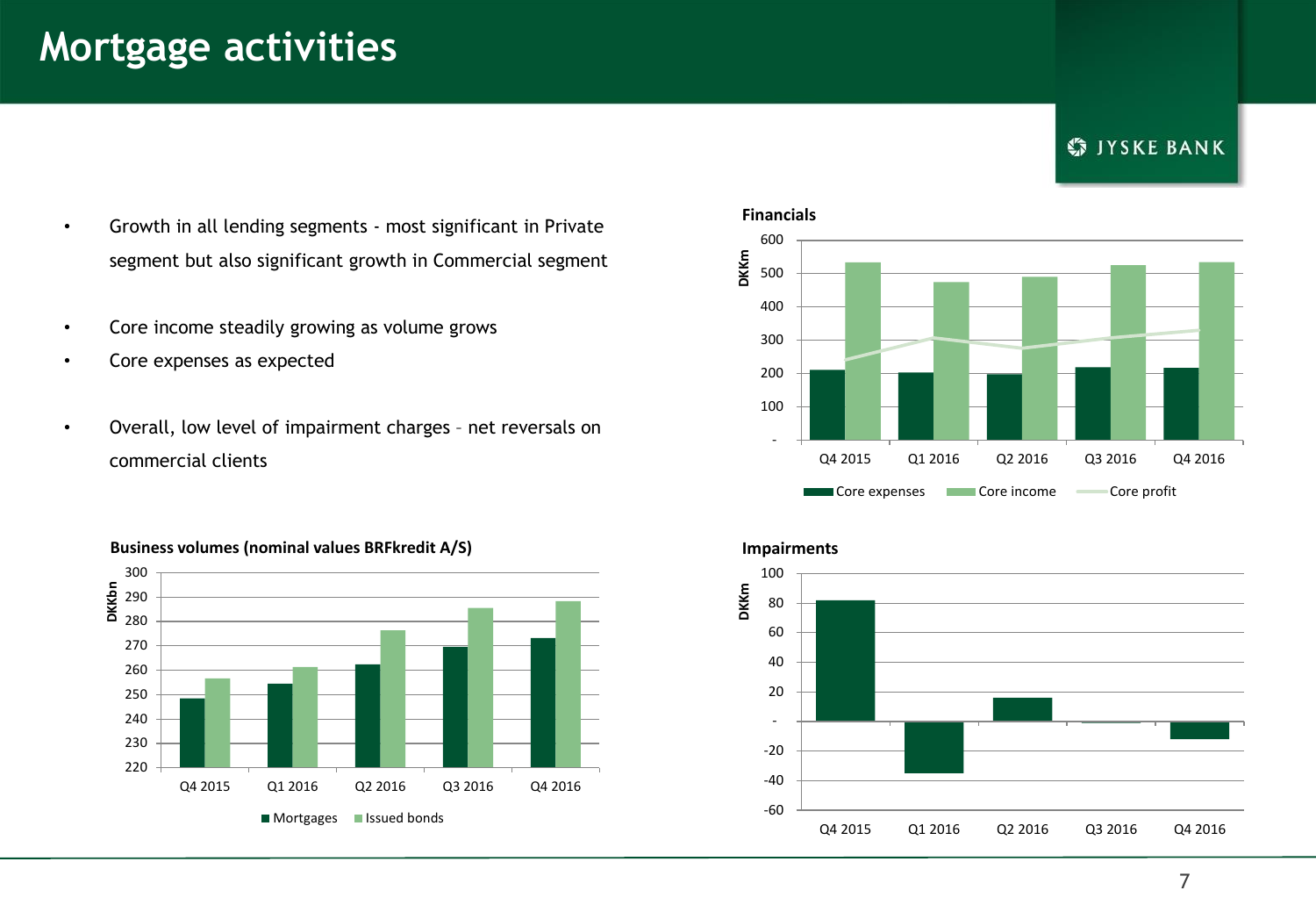### **Leasing activities**

### **S** JYSKE BANK

- Gradually increasing loan volumes
- Stable development in core income based on increased business volume
- Core expenses develop as expected
- Impairment charges at a low level



#### **Business volumes**



#### **Impairments**

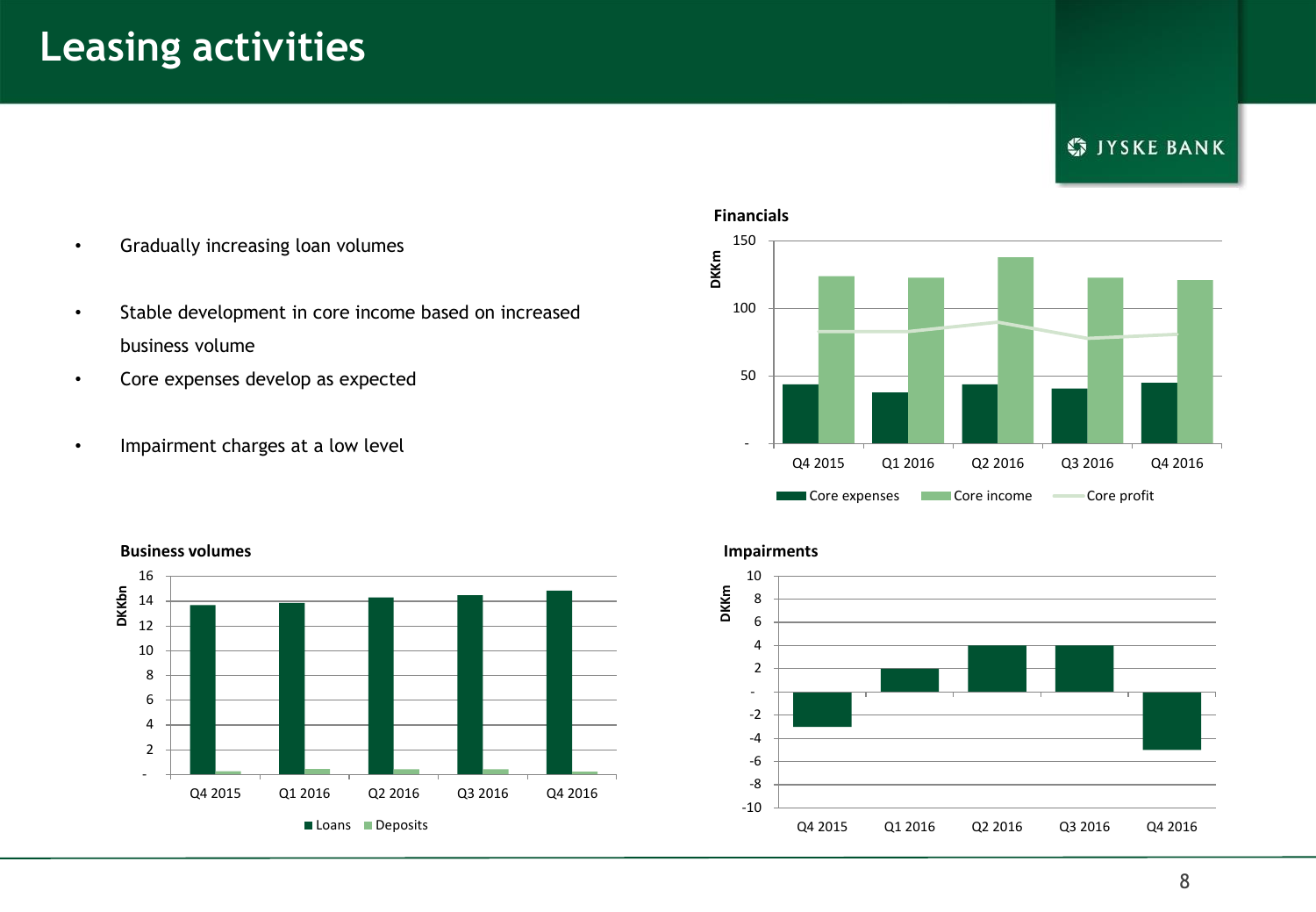# **Investment portfolio earnings improved in H2 2016**

### **S**IYSKE BANK

- Improved investment portfolio earnings driven by:
	- In H2 2016 positive value adjustments of DKK 120m related to fair value assessment of Jyske Bank's holdings in Nordjyske Bank (2016: DKK -40m)
	- Positive value adjustments on portfolio of Danish mortgage bonds driven by narrowing of credit spreads (OAS)





- Annual investment portfolio earnings have been ranging between DKK 100-600m the past 5 years
	- With an average of approx. DKK 400m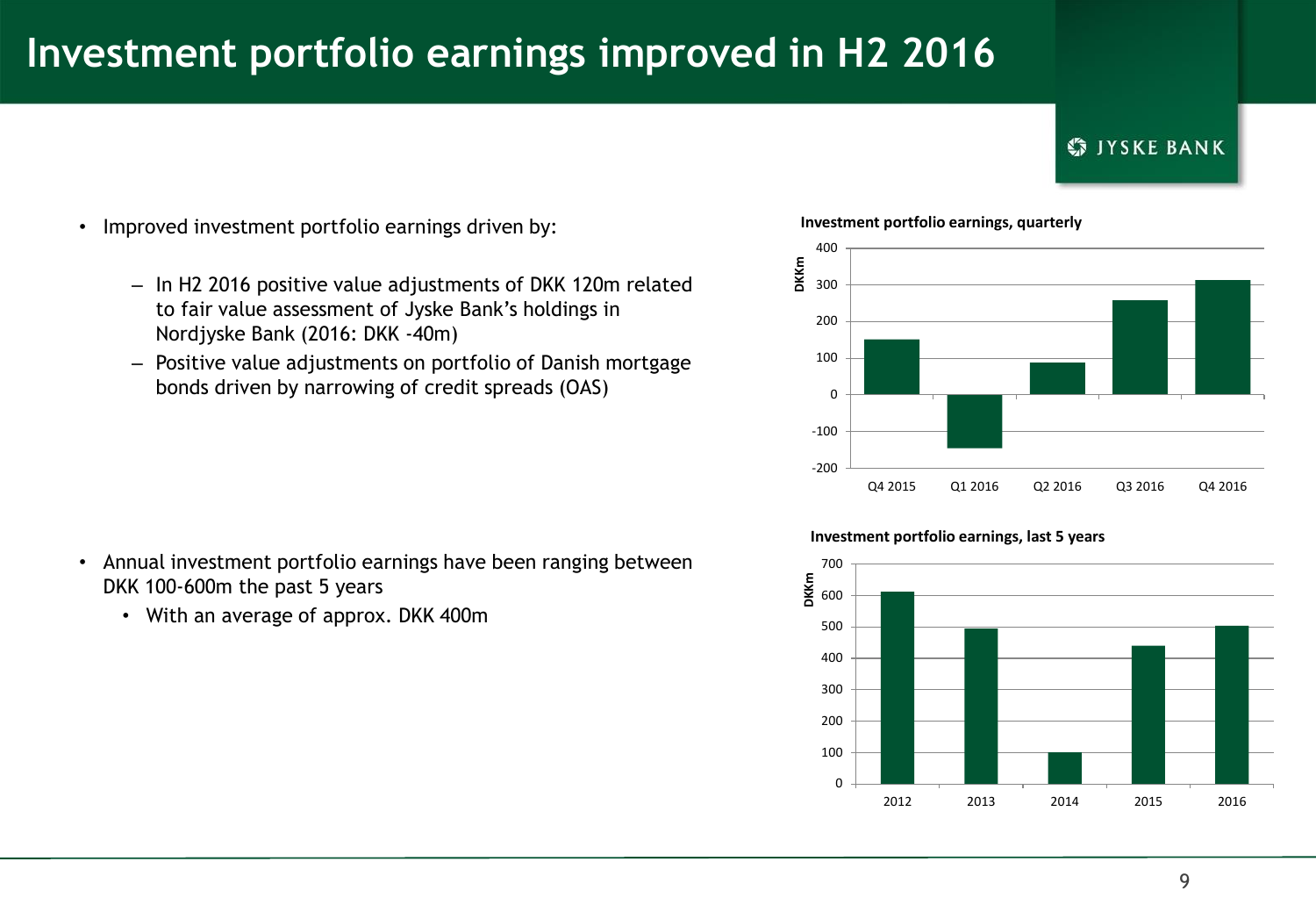## **Adjusting to long-term capital targets**



- Capital ratio 18.3% and CET1 ratio 16.5% end of Q4 2016 vs. long-term targets of 17.5% and 14%
- Gradual adjustment of the capital structure towards targets (3.5 pp.)
	- Process initiated in Q3 2015
	- Majority of adjustment expected to be completed in the course of 2017
- Steps taken:
	- Share buy-back programmes of DKK 2.25bn in total:
		- DKK 750m (Nov 2015-Jun 2016)
		- DKK 1bn (Jul Dec 2016)
		- DKK 500m (Mar Sep 2017)
	- Dividend DKK 500m (March 2016)
	- Dividend for FY2016 of DKK 500m to be proposed at AGM (March 2017)
	- Tier 2 issue of SEK 1bn (May 2016)
	- AT1 issue totalling DKK 1.5bn (September 2016)
- Defending and securing a stable S&P rating of A- remains a key priority



#### **Capital distribution (time of announcement)**

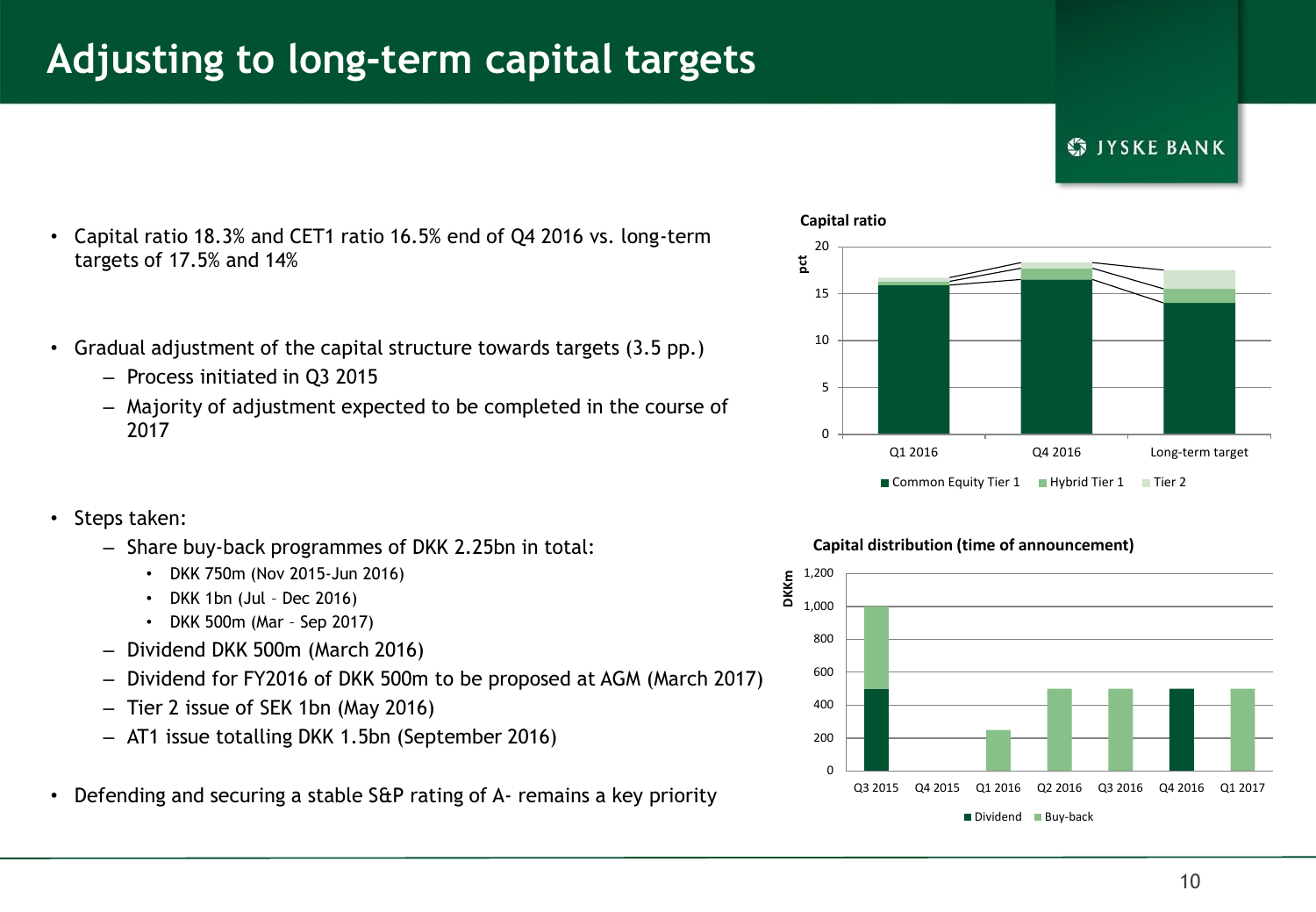# **2017 focus areas**

**S**IYSKE BANK

### • Growth strategy:

- An expected growth of DKK 10-15bn in new home loans
- Pricing:
	- Full effect of negative deposits rates on demand deposits from corporates
	- As per February 1st 2017 the Group no longer waives or offers to discount fees on transfers of mortgages
	- Restructuring prices for services rendered to private individuals, e.g. on-line banking, payment transfers and debit cards. In effect from June 1st, 2017
- Preparing for MiFID II ban on portfolio management fees (to be implemented by end of Q2 2017)
	- New investment product, Jyske Investment, introduced as opposed to adjusting price structure
		- Regulation: transparency and ban on receiving and keeping portfolio management fees
		- Avoid delivering services for free
		- An opportunity for development and improvement
	- Client impact: Approx. 30,000 clients to receive advice before transfer from old solutions to new product
- Capital adjustment continues majority to be completed by end of 2017
	- Issue of Tier 2 and AT1 capital outstanding in 2017 and 2018
- Regulatory requirements uncertain:
	- Basel IV/CRR2 (implementation expected in 2021-2025)
	- IFRS 9 (implementation expected in 2018-2022)
	- MREL (implementation expected in 2017-2020)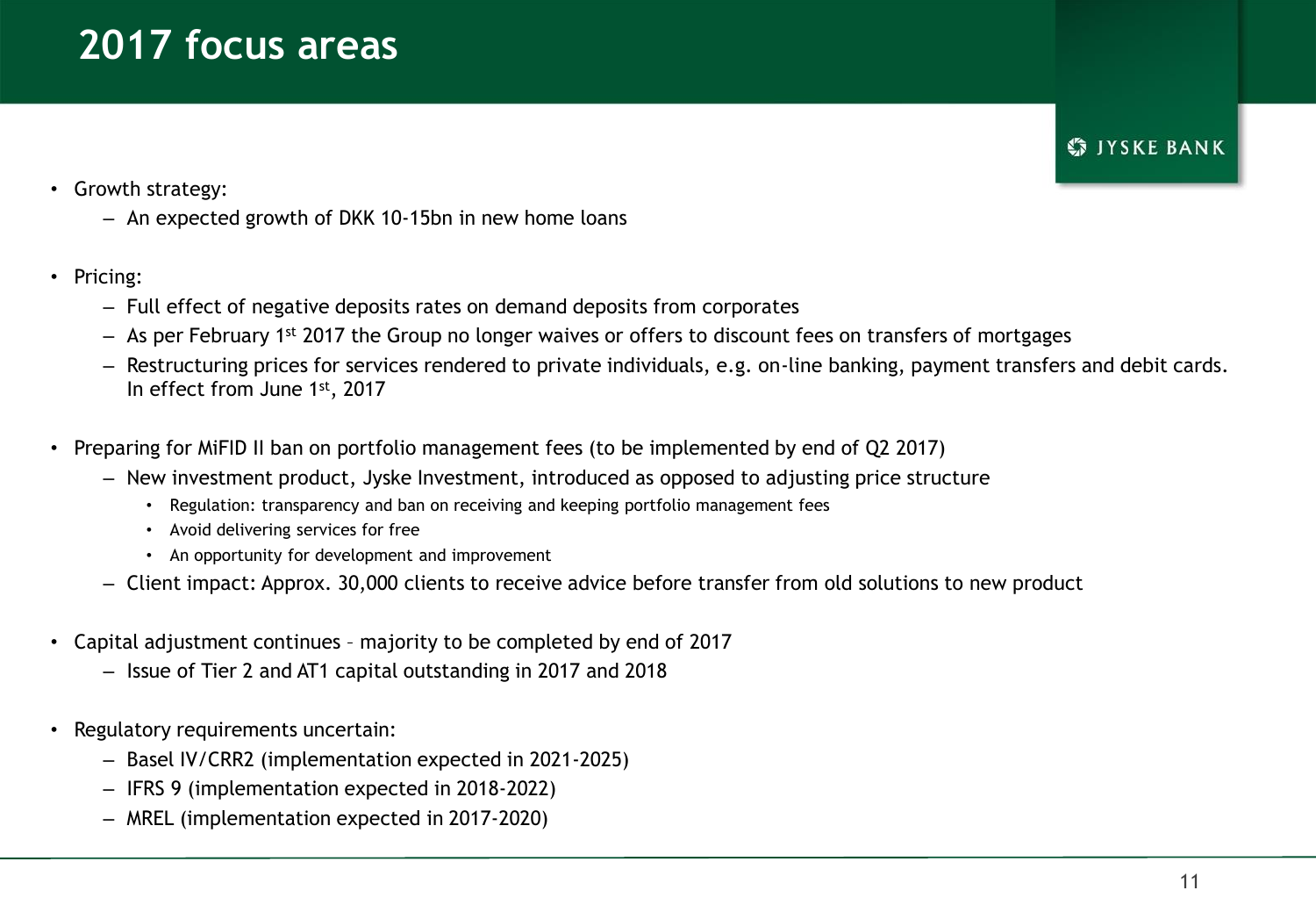**S** JYSKE BANK

### **Growth strategy: mortgage lending and home loans**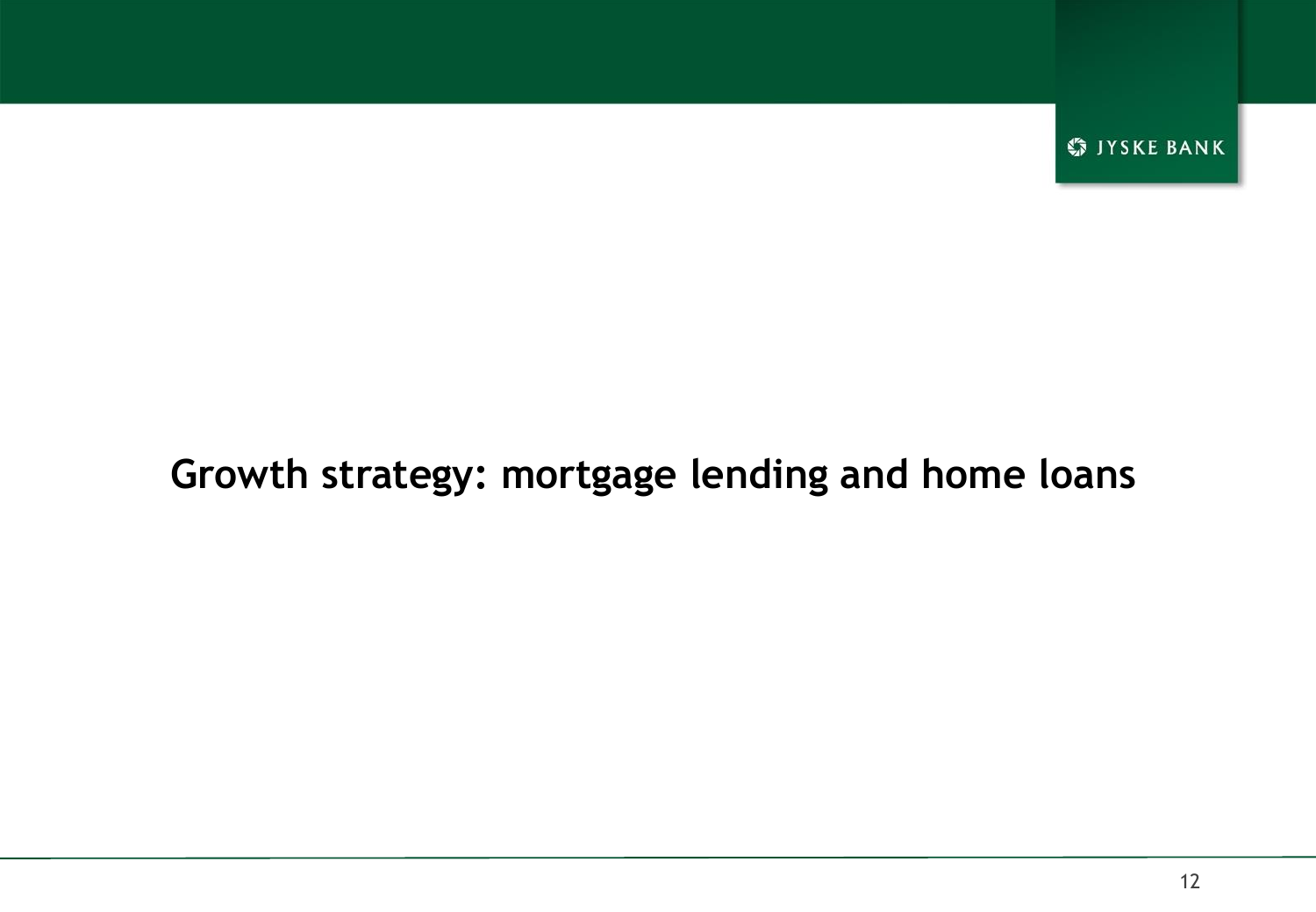# **Strategic focus on mortgage lending is a success**



- The Group's mortgage loan volumes have grown by more than DKK 80bn since early 2014
	- Primarily in Private segment due to the new home loan products
	- Commercial and Subsidised have grown by DKK 21bn of which DKK 16bn in properties for housing purposes
	- Market share of mortgage lending has increased to 10.4% (7.9% end of 2013)



#### **Development in mortgage lending**

DKKbn





- Home loan products still on the rise
	- Majority of new home loans granted to existing customers
	- In 2016, the Group has experienced an Increasing proportion of new clients, 29% as of end-2016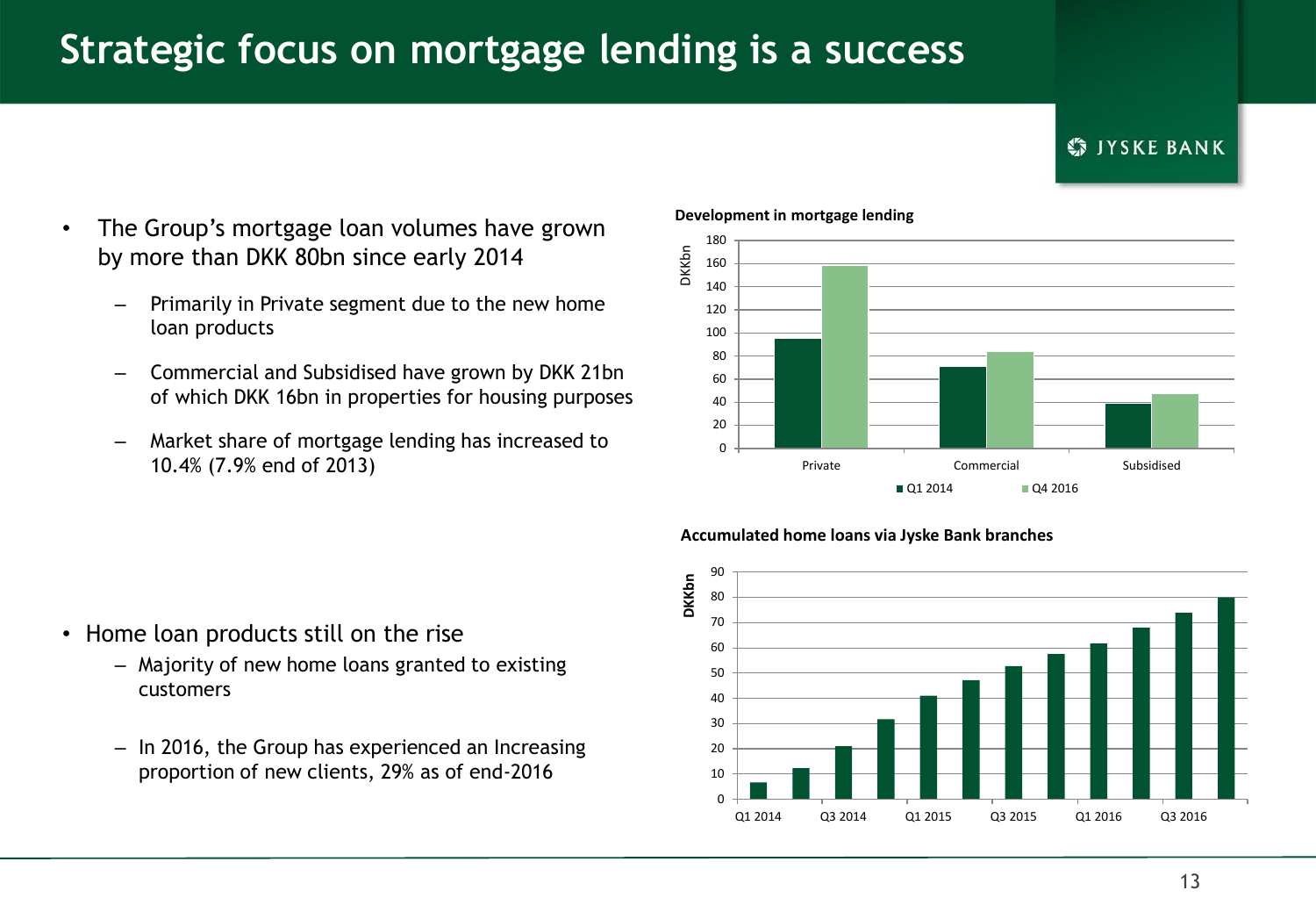# **Increasing profitability**



- Growth in the lending portfolio drives marginal operating costs down towards capital costs
- Growth in the portfolio creates larger issuances and lower funding costs
	- LCR compliant proportion of issuances has increased
	- Focus from investors has increased and pricing has been aligned with the market
- Funding supports products with higher margins
	- Adapted to Danish and international regulation
	- Extended funding profile in order to maintain a competitive advantage, i.e. continue to offer F1 products
	- Three EUR benchmark issuances in 2016
- We have focused on attaining flexibility in our products, capital centers, lending documentation, etc.
- Combination of increasing volume and the above mentioned flexibility can be used for further development of new products

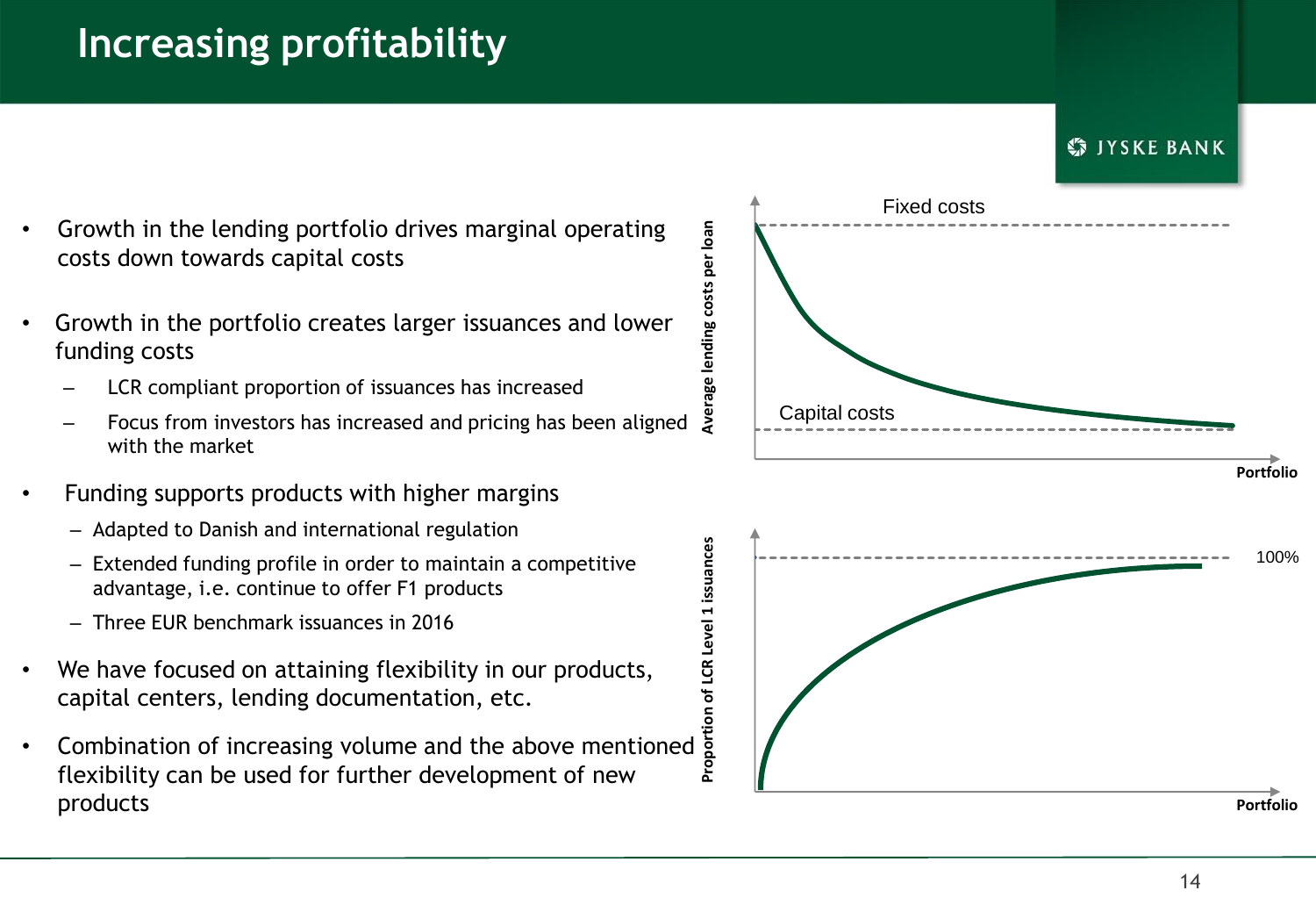# **Why are we succesful in attracting customers?**

#### **S**IYSKE BANK

- A broad product range comprised of two different product types:
	- Transparent traditional mortgage products in BRFkredit
	- Clear and simple new products in Jyske Bank, e.g. the latest addition, the "Super loan", which is a capped floater
- The Group offers both Jyske Bank home loans and BRFkredit mortgage loans at competitive prices
	- BRFkredit has always been among the mortgage institutions with the lowest margins
	- Jyske Bank is "Best in test" in the consumer magazine TÆNK in both 2015 and 2016
	- Competitive position has been strengthened in the course of 2016 as Jyske Bank and BRFkredit are the only providers with unchanged margins
	- As per February 1st 2017 the Group no longer waives or offers discounted fees on transfers of home loans

#### **Margins on home loans incl. quotation cut1) (LTV 0-80%)**

| <b>With</b><br>instalments          | <b>Fixed</b> | F5           | F <sub>1</sub>     | Floater <sup>2</sup> |  |
|-------------------------------------|--------------|--------------|--------------------|----------------------|--|
| <b>Jyske Bank</b>                   | 0.61         | 0.79         | 1.00               | $0.70^{3}$           |  |
| <b>BRFkredit</b>                    | 0.61         | 0.89         | 1.15               | 0.82                 |  |
| <b>Other</b><br><b>Institutions</b> | 0.68<br>0.74 | 0.89<br>0.92 | 1.41<br>$1.45^{4}$ | 0.92<br>0.97         |  |

| <b>Without</b><br>instalments       | <b>Fixed</b> | F <sub>5</sub> | F <sub>1</sub>     | Floater <sup>2</sup> |  |
|-------------------------------------|--------------|----------------|--------------------|----------------------|--|
| <b>Jyske Bank</b>                   | 0.84         | 1.07           | 1.28               | $0.90^{3}$           |  |
| <b>BRFkredit</b>                    | 0.89         | 1.12           | 1.38               | 1.10                 |  |
| <b>Other</b><br><b>Institutions</b> | 1.00<br>1.06 | 1.22<br>1.74   | 1.73<br>$1.78^{4}$ | 1.25<br>1.30         |  |

- 1) Quotation cut divided by the funding period is added to the margins
- 2) Cibor3M in Jyske Bank and Cita6M for others. For others 7bp is added to account for quotation cuts of 0.20 DKK (assuming 3Y funding). The JB margin is calculated as interest minus funding costs in BRFkredit
- 3) No longer offered
- 4) Some institutions do not offer new F1 loans

Source: Publicly accessible prices from mortgage institutions' webpages. There has been made no corrections for individual payback programs, customer advantage programs, differences in credit policies etc.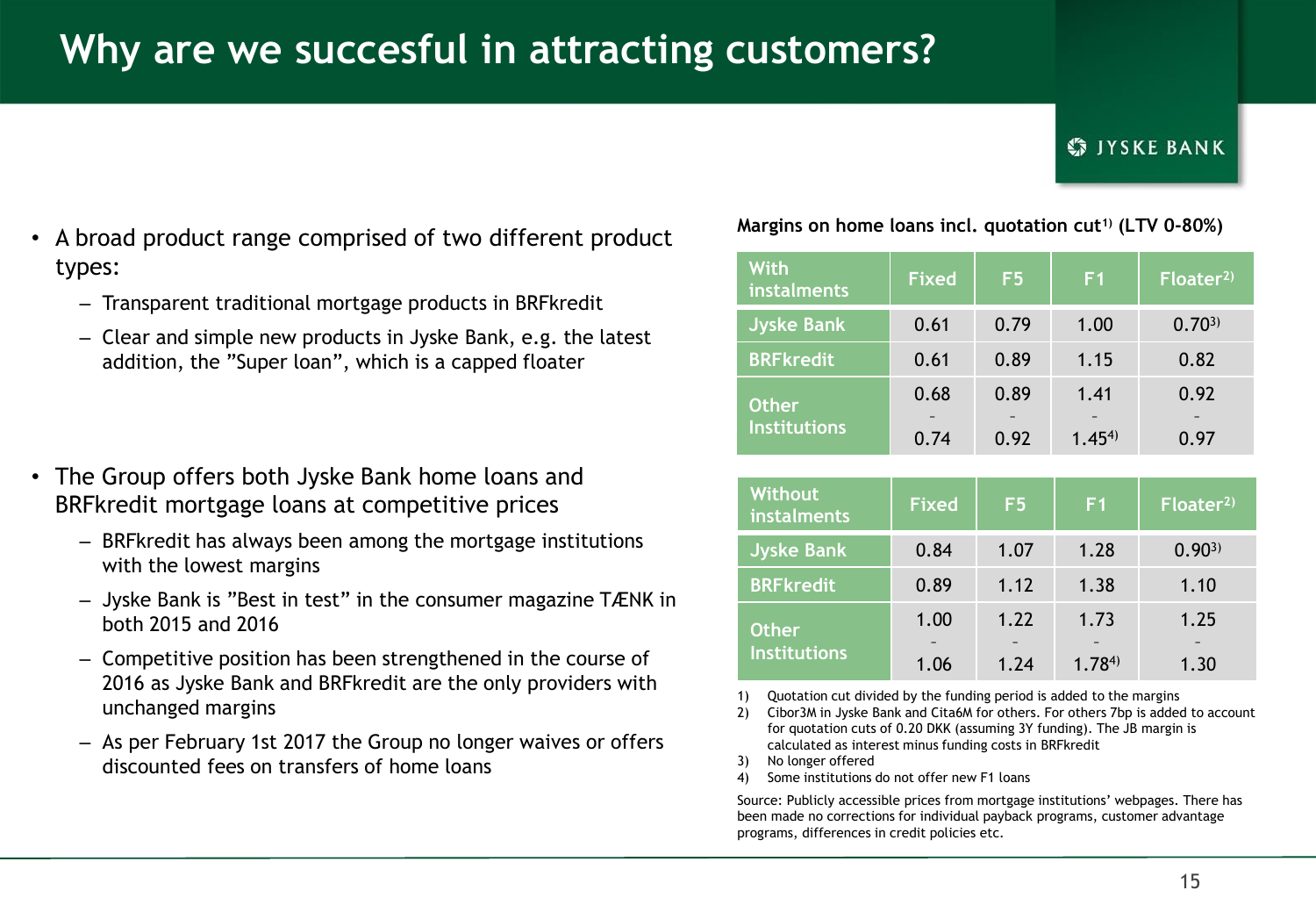# **Political agreement on mortgages – not a game changer**

### **CO IYSKE BANK**

- Political agreement on home loans reached in January 2017:
	- Notice period for changes in fees and margins is prolonged to 6 months
	- No fees and 50% reduction in quotation cut if customer redeem a loan in the notice period
	- Public website with comparisons of prices (margins and fees) on mortgage loans
	- The agreement gives the borrower the possibility to finance existing mortgage debt above the normal lending limit in other mortgage credit institutions
- We expect no significant impact on the Group's growth strategy

Focus on margins in the mortgage market is more intense than ever



Money and Pension panel

#### **Volume of mortgage loans with LTV > 80%**

| Segment (DKKbn)  | <b>Retail</b> | <b>Commercial</b> | <b>Total</b> |  |
|------------------|---------------|-------------------|--------------|--|
| <b>BRFkredit</b> | 24            | 35                | 59           |  |
| <b>Nykredit</b>  | 215           | 60                | 275          |  |
| <b>RD</b>        | 89            | 59                | 148          |  |
| <b>Nordea</b>    | 66            | 29                | 95           |  |
| <b>DLR</b>       | 1             | 44                | 45           |  |
| <b>Total</b>     | 395           | 227               | 622          |  |

Source: Q3 2016 cover pool reports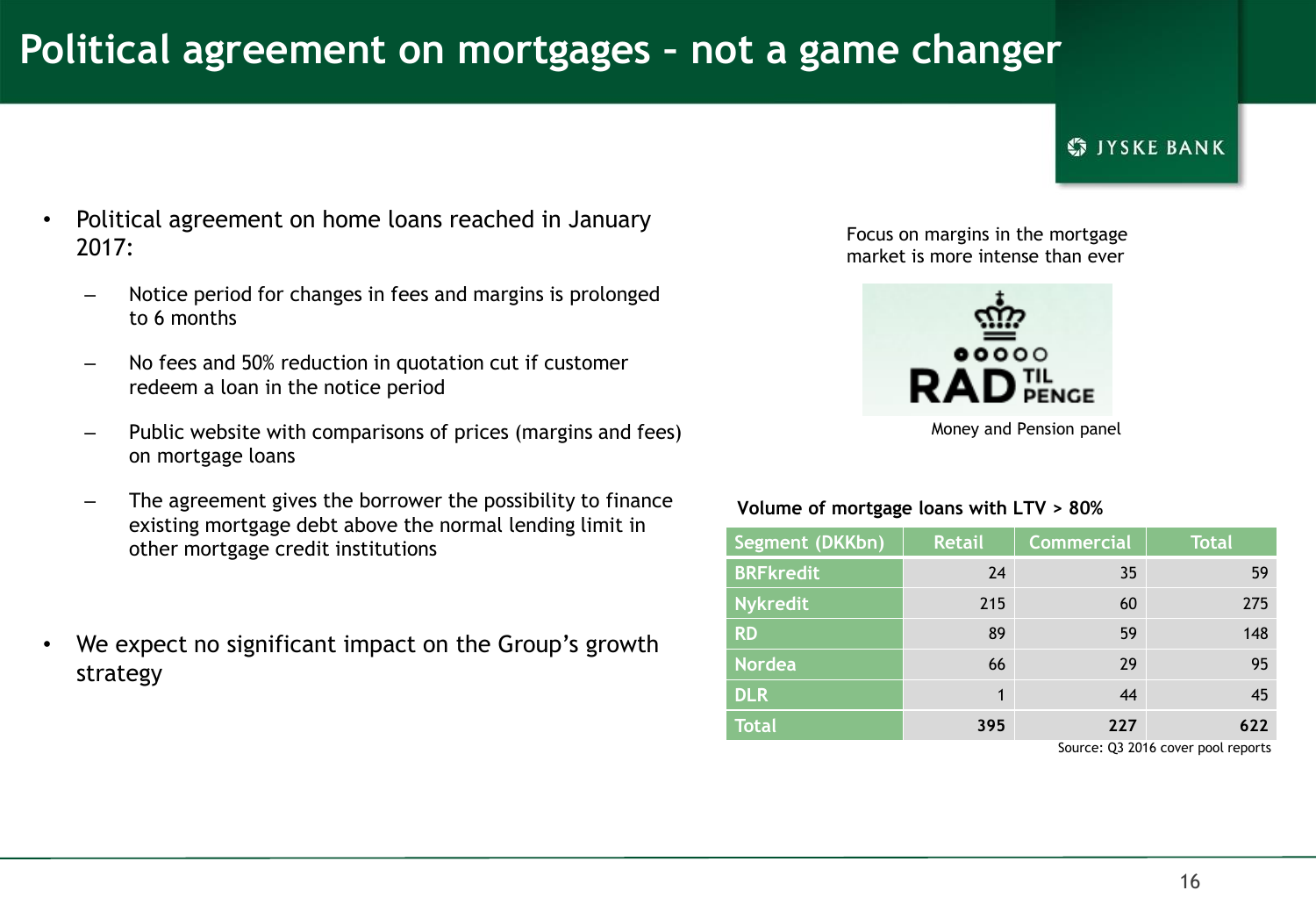### **Reducing risk and earnings volatility**

#### **CO IYSKE BANK**

- At end of 2016 low risk mortgage loans make up 66% of the Group's loan portfolio
	- Historically, losses and impairment charges on mortgages are significantly lower than on bank loans: 19bp vs. 89bp
	- Lower risk combined with steady growth in non-interest rate sensitive NII from mortgages result in lower earnings volatility and overall de-risked profile
	- First stock-exchange listing of a Danish specialised mortgage credit institution (expected in 2018) will provide valuable information on investors' ROE expectations on low risk mortgages
- Growth in home loans improves quality of overall portfolio
	- Majority of clients known by Jyske Bank as volume primarily stems from repatriation of loans previously referred to Totalkredit
	- 85% in credit rating class 1-5 compared to overall average of approx. 65% for bank loans for the retail segment (Risk and Capital Management 2016)
	- Minimal losses since December 2013
	- Jyske Bank's risk appetite in growth areas is lower than average (Danish FSA report, October 2016)
	- Development in portfolio composition by product type supports compliance with benchmarks in FSA diamond





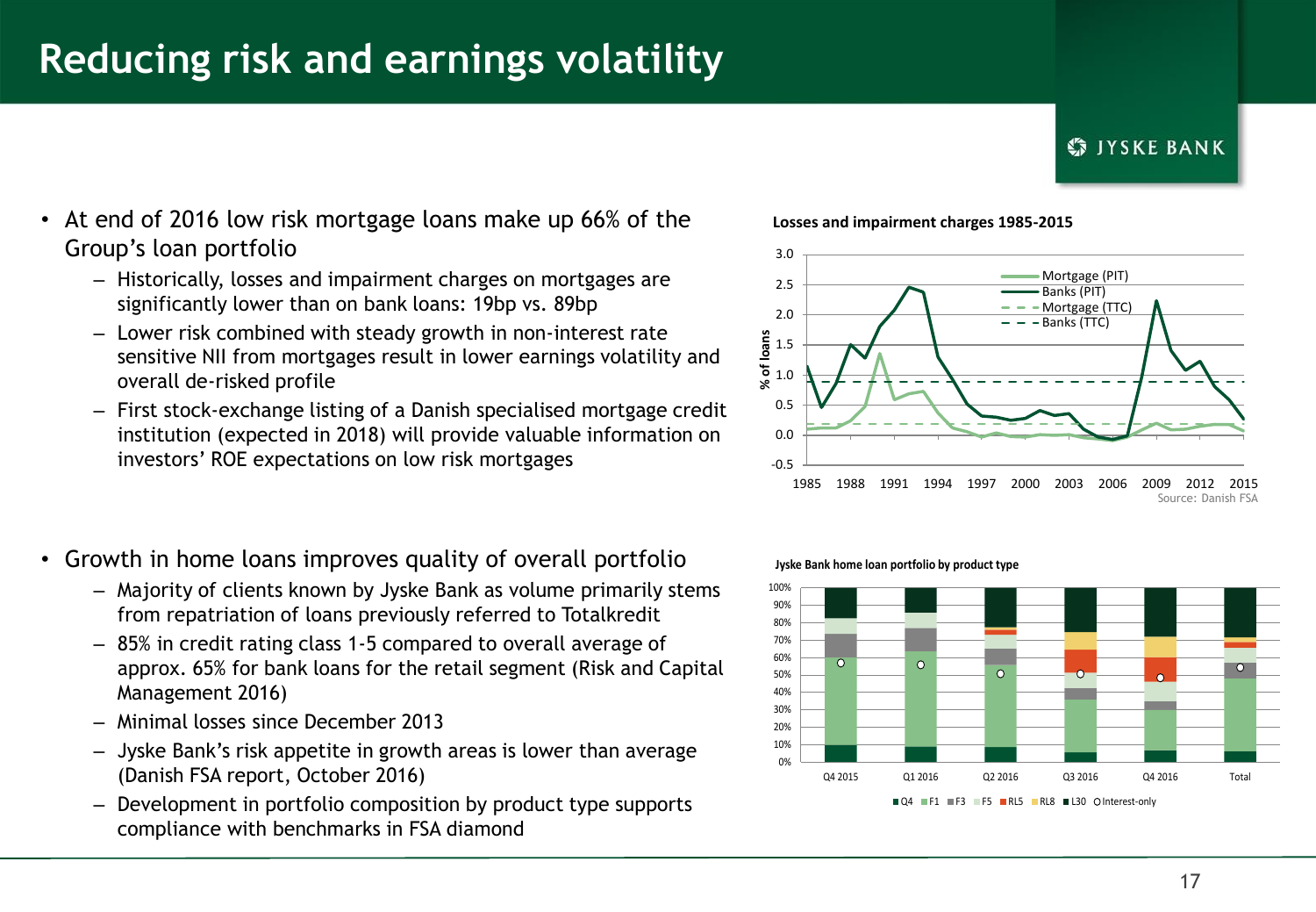## **Digitalisation of the mortgage market**

### The mortgage market will become more digitalised over the coming years

- The Group must develop a platform for the digital customers
- Within the last year the Group has launched new products, new funding sources, new web design, and a new app, "Best loan"
- The app, "Best loan", offers free independent loan surveillance for all homeowners - also noncustomers – a total market of approx. DKK 1,500bn
	- Other providers have focused their digital initiatives on sale of properties
- Initiatives are focused on the customer but also the ability to create synergies within the Group



**S** JYSKE BANK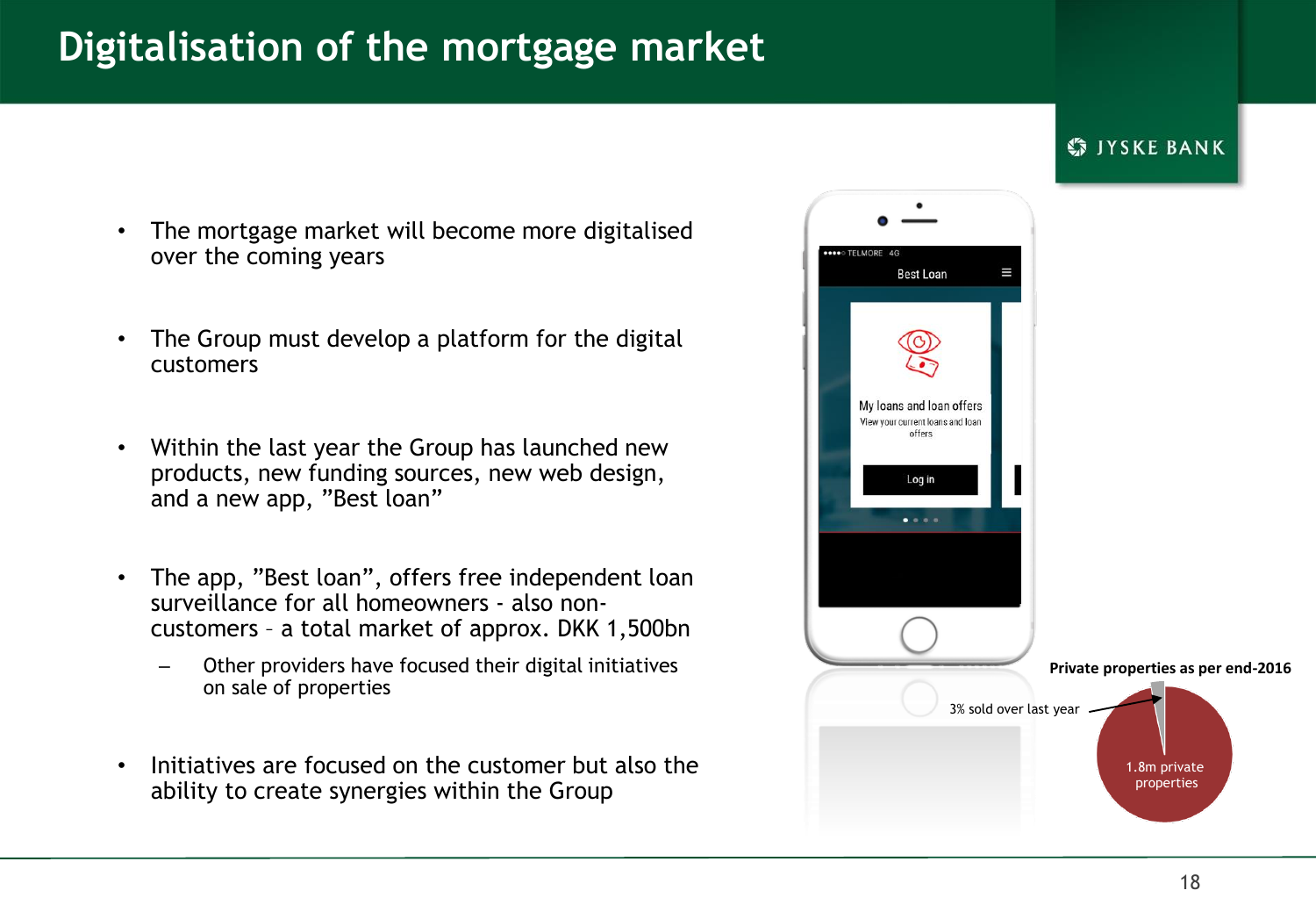**S** JYSKE BANK

# **Capital**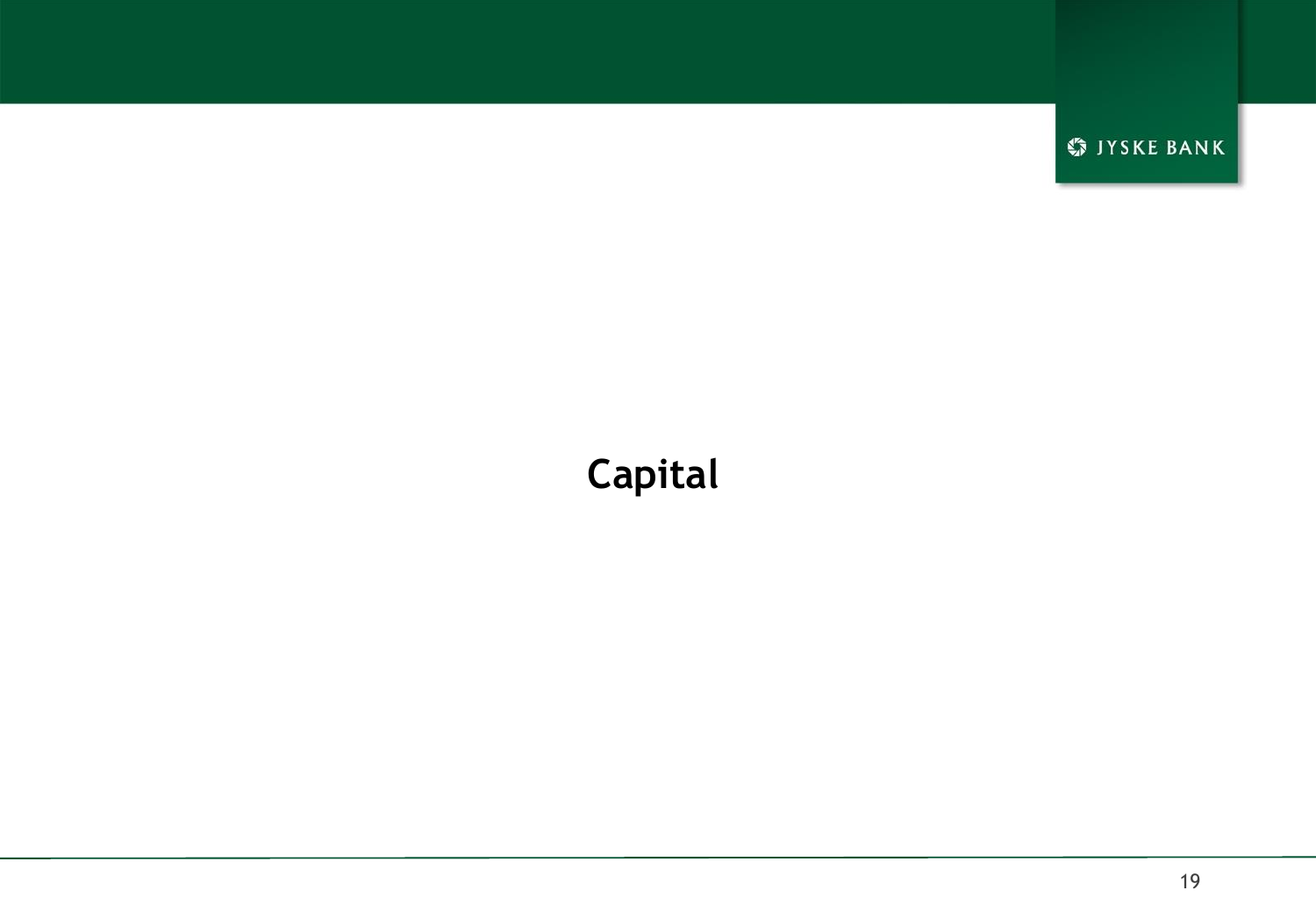# **Strong capital position**

### **CO IYSKE BANK**

- Capital ratio 18.3% and CET1 ratio 16.5% end of 2016 compared to 17.0% and 16.1% end of 2015. Change in capital ratios due to:
	- Strengthening of retained earnings
	- Higher REA (primarily volume growth in property related loans)
	- Proposed dividend deducted from capital new buyback programme not deducted
	- Issue of AT1 and Tier 2
- Solid capital base remains essential to allow room for:
	- Growth (property related loans)
	- Higher capital requirements imposed by upcoming legislation
	- Aligning capital to S&P requirements
	- M&A activity if opportunity should arise
- Individual solvency requirement as at end of 2016:
	- 10.0% (+0.6% SIFI requirement and 0.625% capital conservation buffer, in total 11.2%)
	- Capital buffer DKK 12.8bn corresponding to 7.0%

#### **Capital ratio and CET1**



Min. CET1 Requirement Tier 1 Tier 2 Pillar II buffer Capital conservation buffer SIFI buffer L'Countercyclical buffer



#### **Solvency requirement**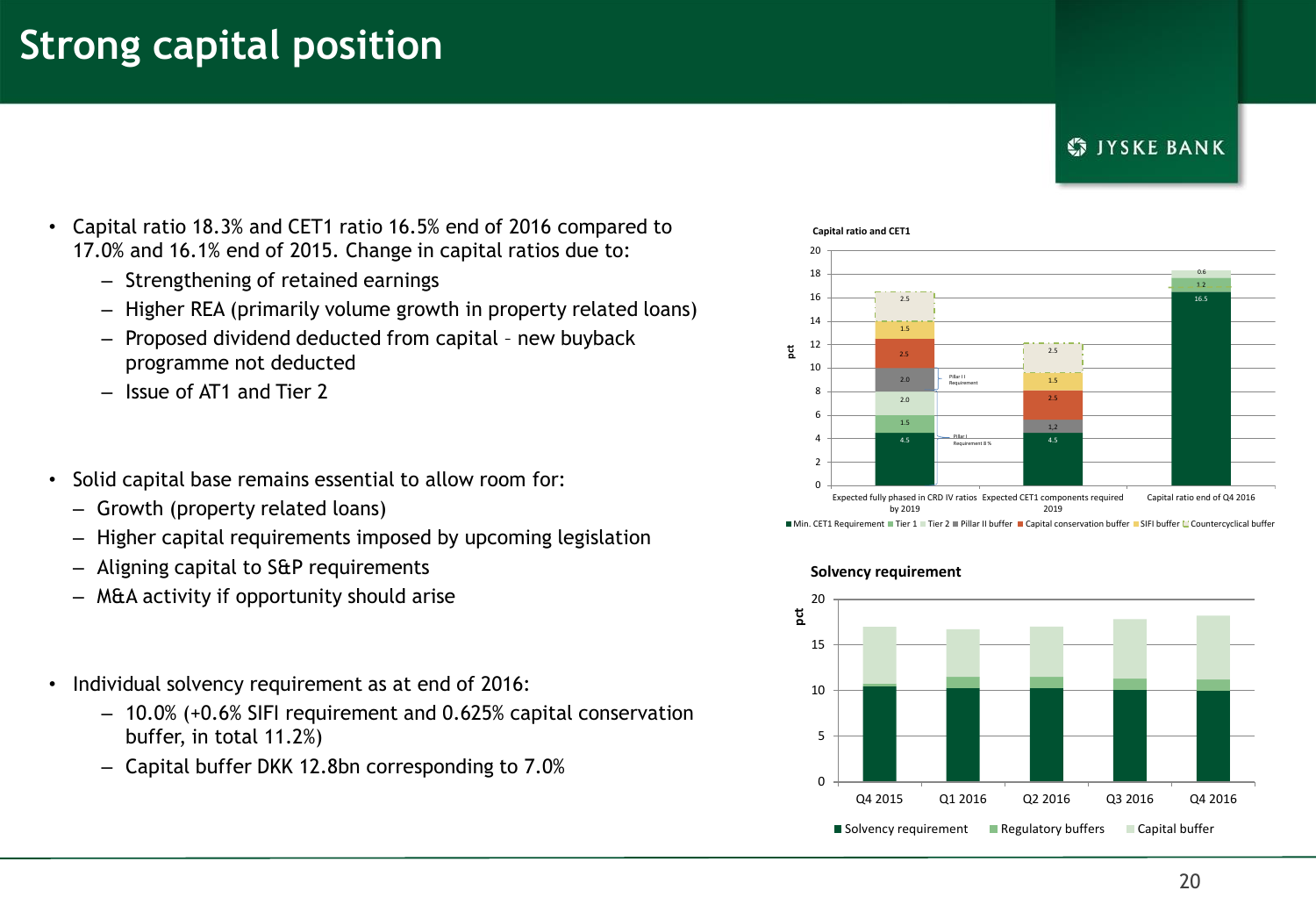**S** JYSKE BANK

# **Credit Quality**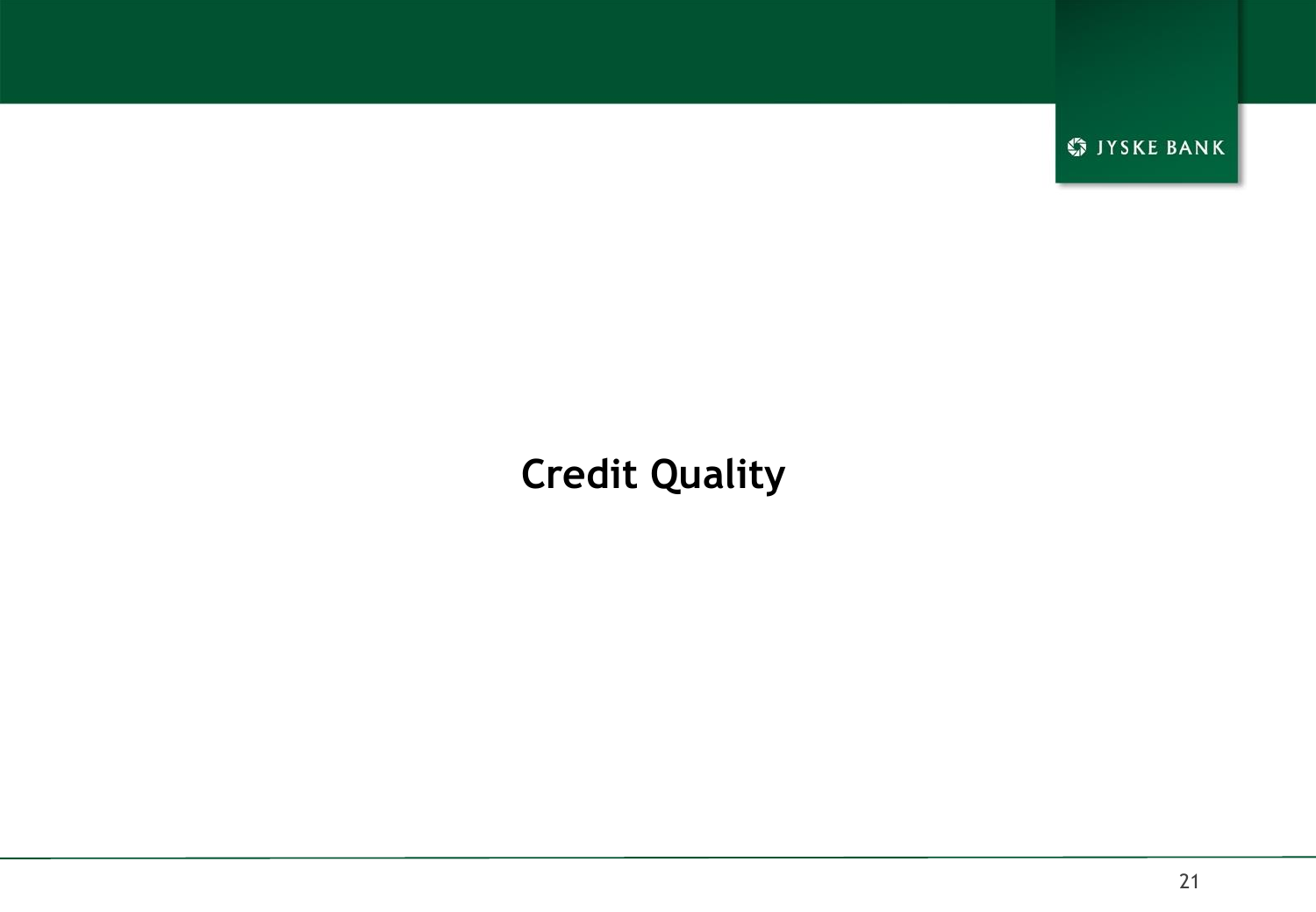### **Net reversals**

- Net reversals of DKK 149m under core profit
	- Impairment charges on agriculture of DKK 292m
	- Net reversals of DKK 293m in Q4 2016 alone
- End of 2016 total balance of management's estimate of DKK 471m, of which DKK 235m relate to agriculture, compared to DKK 462m and DKK 285m respectively in 2015
- Impairment ratios (under core profit):
	- Impairment ratio for 2016 -3bp
	- Below normalized level
	- Accumulated impairment ratio 1.5% (incl. balance of discounts for acquired loans) vs. 2.0% end of 2015. Development driven by volume growth in low risk home loans
- Banking:
	- Overall credit quality is gradually improving
	- Low number of new defaults and improvement in credit quality of previously defaulted clients
	- Also net reversals in agriculture segment
- Mortgage:
	- Overall positive development in credit quality
	- Reversals on corporates





#### **Balance of loan impairment charges and losses**



Balance of loan impairment charges/Total loans (rhs)

### **CO IYSKE BANK**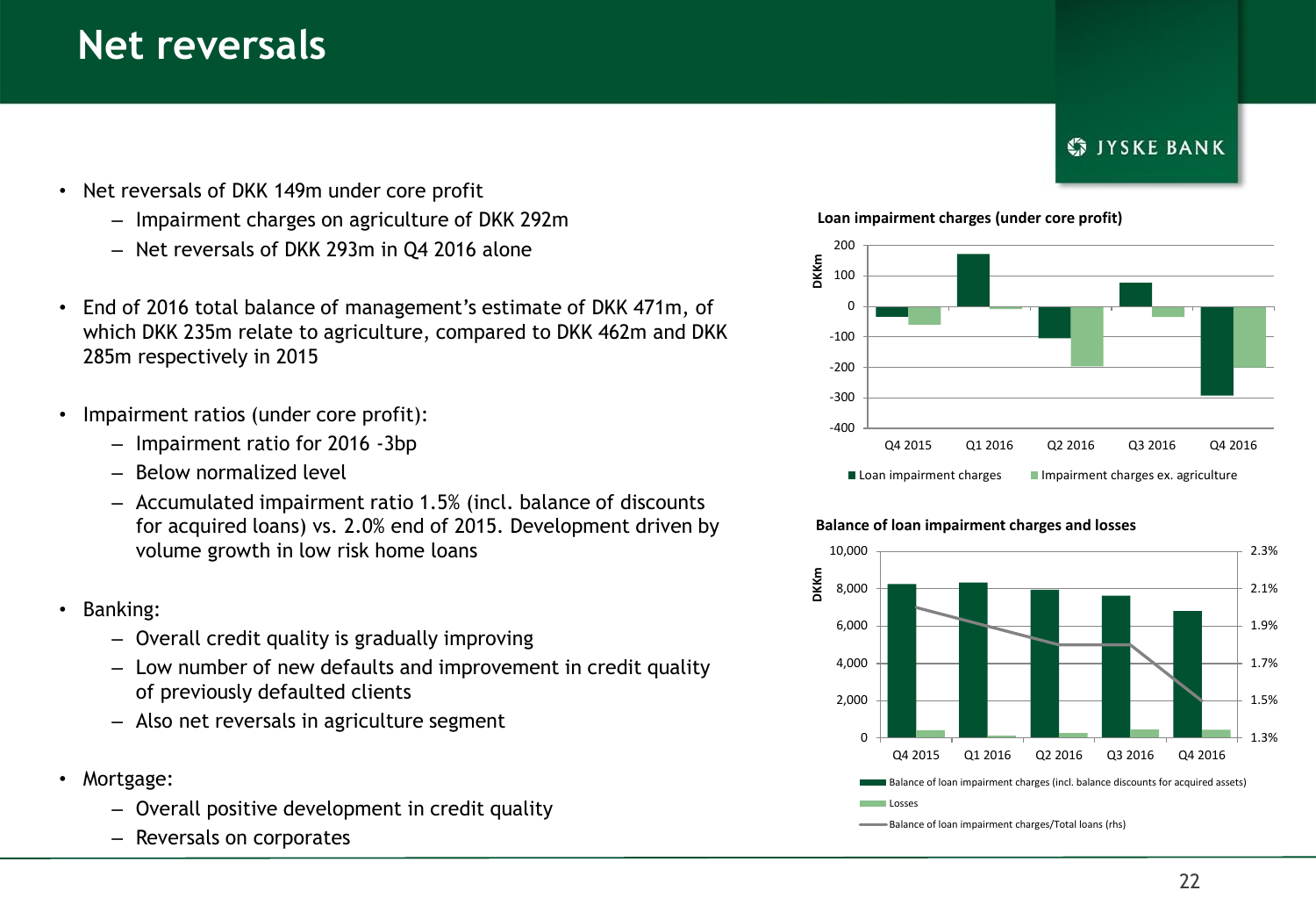# **Limited exposure to dairy and pig farmers**

#### **CO IYSKE BANK**

- Exposure to dairy and pig farmers accounts for less than 1% of the Group's loans and guarantees
- Impairment ratio for dairy farmers 45% end of 2016 up from 38% end of 2015 whereas impairment ratio for pig farmers decreases from 31% to 26% in the same period

|               | Loans, advances and<br>guarantees |       |       | <b>Balance of loan</b><br>impairment charges |      | Impairment ratio |  |
|---------------|-----------------------------------|-------|-------|----------------------------------------------|------|------------------|--|
| DKKm/S        | 2016                              | 2015  | 2016  | 2015                                         | 2016 | 2015             |  |
| Dairy farmers | 889                               | 1,154 | 722   | 710                                          | 45%  | 38%              |  |
| Pig farmers   | 1,237                             | 1,365 | 431   | 605                                          | 26%  | 31%              |  |
| Total         | 2,126                             | 2,519 | 1,153 | 1,315                                        | 35%  | 34%              |  |

- Commodity price development:
	- Pork: Prices peaked at 10.8 DKK/kg in Q3. Current prices are approx. 15% higher than end of 2015
	- Milk: Prices hit historic lows during the summer but have recovered during H2 of 2016 and now stand at 2.5 DKK/kg
- Rebound in commodity prices improves situation for dairy and pig farmers but they remain structurally challenged by high leverage and, in many places, run-down production facilities



#### **Commodity prices**